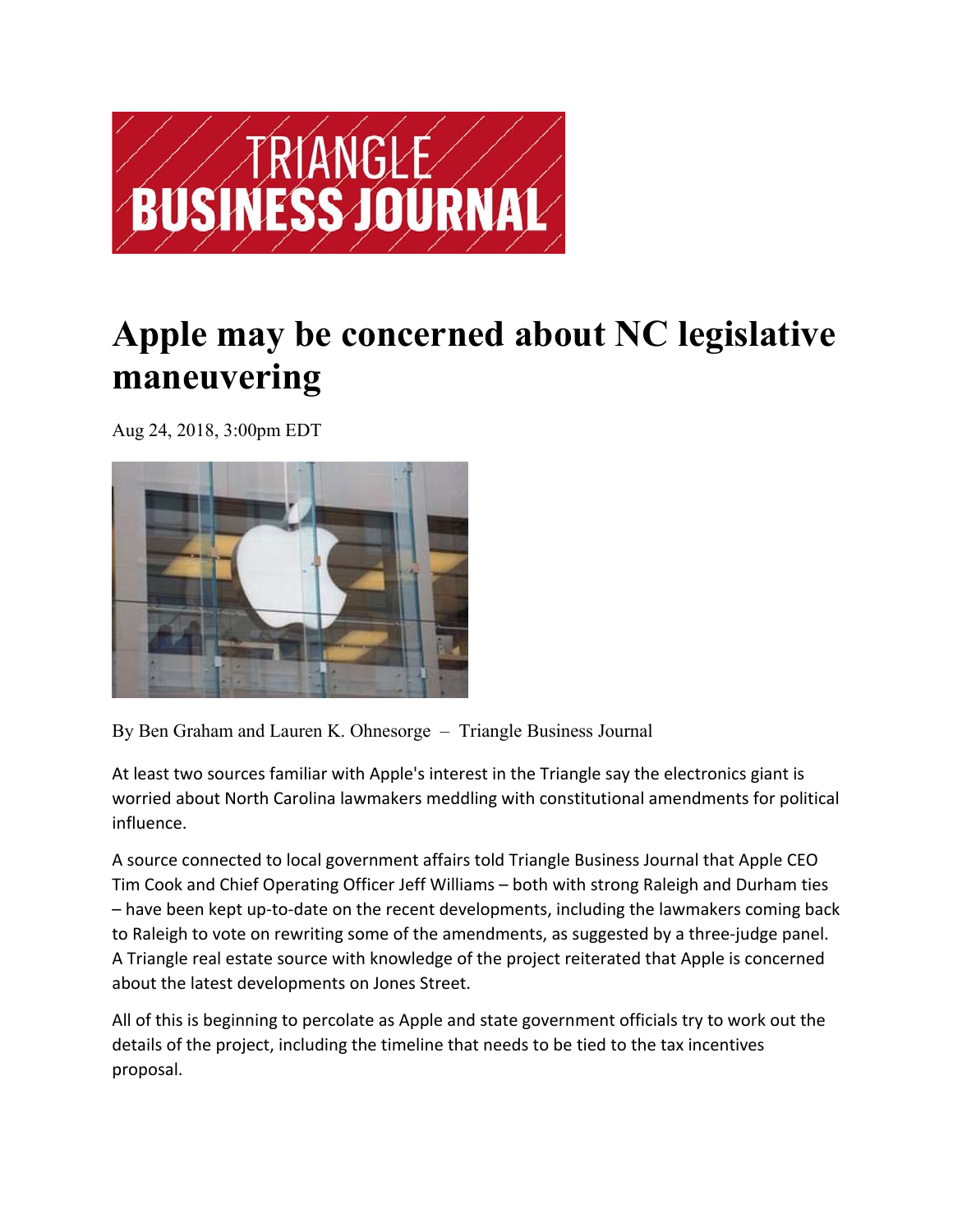Having companies such as Apple closely monitoring the political situation of local communities during the site selection process has become normal behavior for large corporations, site selection experts say.

"Today, politics and site selection decisions are indivisible," said John Boyd, a New Jersey‐based site selection consult with the Boyd Group. "Trophy employers like Amazon, like Google, like Apple place a high premium upon hiring the best talent. These are companies that pay very close attention to politics above and beyond issues related to taxes and infrastructure and incentives. ... The role to which they feel like the legislature is in sync with their priorities is a positive from an industry attraction standpoint."

A project of this magnitude has a ripple effect on the Tar Heel state's political landscape as well.

Presumably, Gov. Roy Cooper would like to announce this expansion before the mid‐term elections in November, and the back‐and‐forth on constitutional amendments could only delay the process if the Cupertino, California, company is adamant that it wants the economic development project to stay far away from legislative wranglings.

Andrew Taylor, political expert and professor at N.C. State University, says an Apple announcement would be a "big win" for Cooper's administration. "Everybody's going to claim credit who is at least tangentially related to the deal, but obviously the governor is in prime position to take a lot, if not most of the credit," Taylor says.

But politics could stain an announcement, as Apple executives have not been shy about taking political positions. Groups – including No Gay No Way – have rallied for major technology corporations, from Amazon to Apple, to avoid investing in North Carolina entirely over concerns about inclusivity. And there's also been push back tied to the legislative effort to install a new Voter ID law, one of those constitutional amendments proposed.

Boyd said that issue, in particular, has been a "big part of the 24‐hour news cycle." "Companies with a progressive tilt, I think all things being equal, would like to avoid that type of controversy," he added.

But Taylor said that, if Apple is weighing "political uncertainty," it could be a tactic. "It's possible that it's pretending to get cold feet … as a way of extracting additional concessions from the state," Taylor theorized.

In the meantime, economic developers say they aren't worried about the timeline.

Ted Conner, vice president of economic development and community sustainability at the Greater Durham Chamber of Commerce, wouldn't comment on discussions with Apple, but said "these things don't happen overnight."

Companies considering major expansions "need to take their time and get the job done right, because you don't want to rush into it and find a year into the process you have picked the wrong city or site," he said.